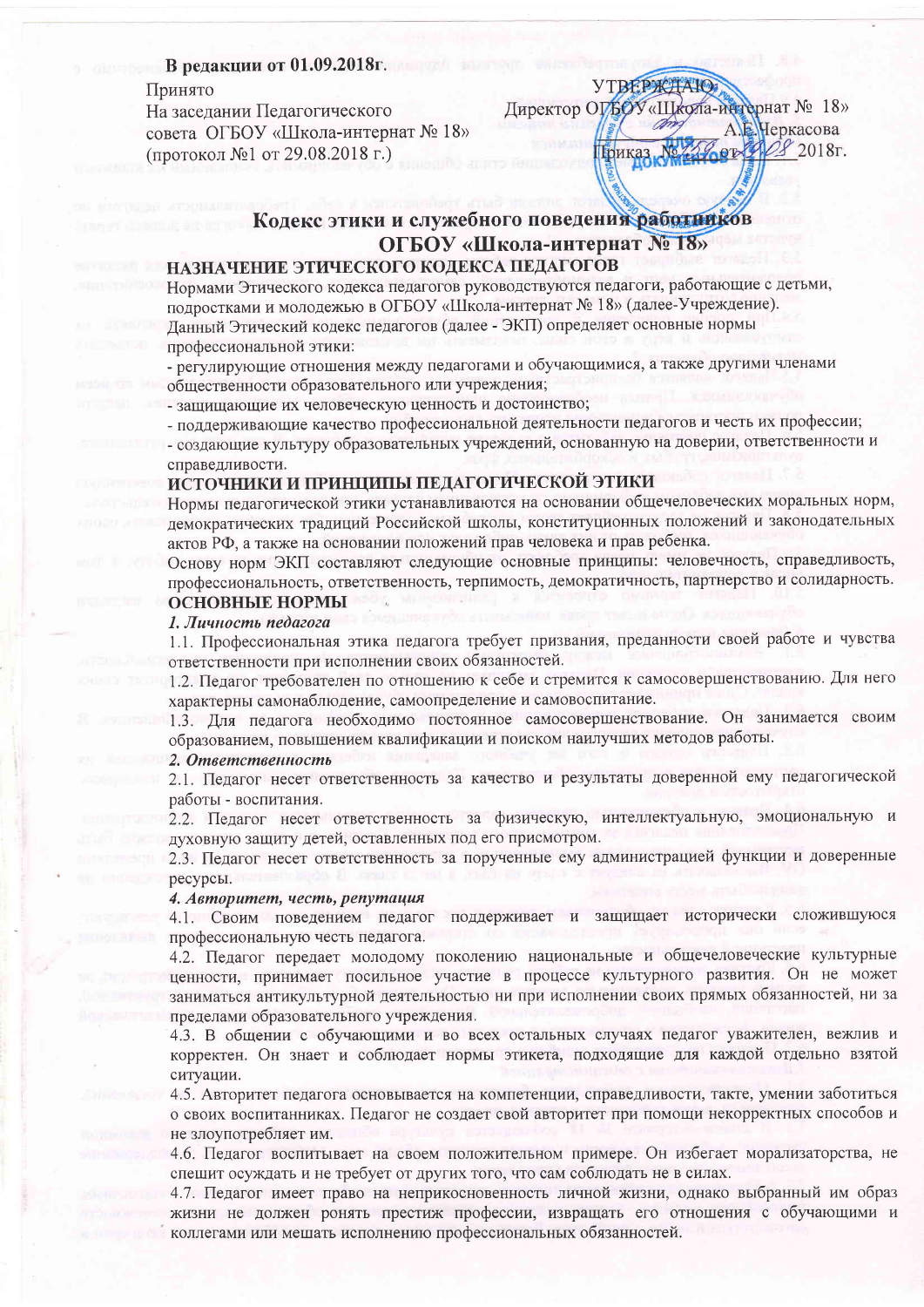4.8. Пьянство и злоупотребление другими одурманивающими веществами несовместимо с профессией педагога.

4.9. Педагог дорожит своей репутацией.

5. Взаимоотношения с другими лицами

Общение педагога с обучающимися

5.1. Педагог сам выбирает подходящий стиль общения с обучающимися, основанный на взаимном уважении.

5.2. В первую очередь педагог должен быть требователен к себе. Требовательность педагога по отношению к обучающимися позитивна и хорошо обоснованна. Педагог никогда не должен терять чувства меры и самообладания.

5.3. Педагог выбирает такие методы работы, которые поощряют в его воспитанниках развитие положительных черт и взаимоотношений: самостоятельность, самоконтроль, самовоспитание, желание сотрудничать и помогать другим.

5.4. При оценке поведения и достижений обучающимися педагог стремится укреплять их самоуважение и веру в свои силы, показывать им возможности совершенствования, повышать мотивацию обучения.

5.5. Педагог является беспристрастным, одинаково доброжелательным и благосклонным ко всем обучающимися. Приняв необоснованно принижающие ребёнка оценочные решения, педагог должен постараться немедленно исправить свою ошибку.

5.6. Педагог постоянно заботится о культуре своей речи и общения. В его речи нет ругательств, вульгаризмов, грубых и оскорбительных фраз.

5.7. Педагог соблюдает дискретность. Педагогу запрещается сообщать другим лицам доверенную лично ему ребёнком информацию, за исключением случаев, предусмотренных законодательством. 5.8. Педагог не злоупотребляет своим служебным положением. Он не может использовать своих обучающихся, требовать от них каких-либо услуг или одолжений.

5.9. Педагог не имеет права требовать от обучающихся вознаграждения за свою работу, в том числе и дополнительную.

5.10. Педагог терпимо относится к религиозным убеждениям и политическим взглядам обучающихся. Он не имеет права навязывать обучающимся свои взгляды.

6. Общение между педагогами

6.1. Взаимоотношения между педагогами основываются на принципах коллегиальности, партнерства и уважения. Педагог защищает не только свой авторитет, но и авторитет своих коллег. Он не принижает своих коллег в присутствии обучающихся или других лиц.

6.2. Педагоги избегают необоснованных и скандальных конфликтов во взаимоотношениях. В случае возникновения разногласий они стремятся к их конструктивному решению.

6.3. Педагоги одного и того же учебного заведения избегают конкуренции, мешающей их партнерству при выполнении общего дела. Педагогов объединяют взаимовыручка, поддержка, открытость и доверие.

6.4. Правом и обязанностью педагога является оценка деятельности коллег и администрации. Преследование педагога за критику строго запрещено. Критика, в первую очередь, должна быть внутренней, т. е. она должна высказываться в учреждении между педагогами, а не за пределами ОУ. Высказывать ее следует с глазу на глаз, а не за глаза. В образовательном учреждении не должно быть места сплетням.

6.5. Критику следует обнародовать только в тех случаях, если на нее совершенно не реагируют, если она провоцирует преследования со стороны администрации или в случаях выявления преступной деятельности.

6.6. Критика, направленная на работу, решения, взгляды и поступки коллег или администрации, не должна унижать подвергаемое критике лицо. Она должна быть обоснованной, конструктивной, тактичной, необидной, доброжелательной. Важнейшие проблемы и решения в педагогической жизни обсуждаются и принимаются в открытых педагогических дискуссиях.

6.7. Педагоги не прикрывают ошибки и проступки друг друга.

7. Взаимоотношения с администрацией

7.1. Образовательное учреждение базируется на принципах свободы слова и убеждений, терпимости, демократичности и справедливости.

7.2. В школе-интернате № 18 соблюдается культура общения, выражающаяся во взаимном уважении, доброжелательности и умении находить общий язык. Ответственность за поддержание такой атмосферы несет директор учреждения.

7.3. Администрация учреждения терпимо относится к разнообразию политических, религиозных, философских взглядов, вкусов и мнений, создает условия для обмена взглядами, возможности договориться и найти общий язык. Различные статусы педагогов, квалификационные категории и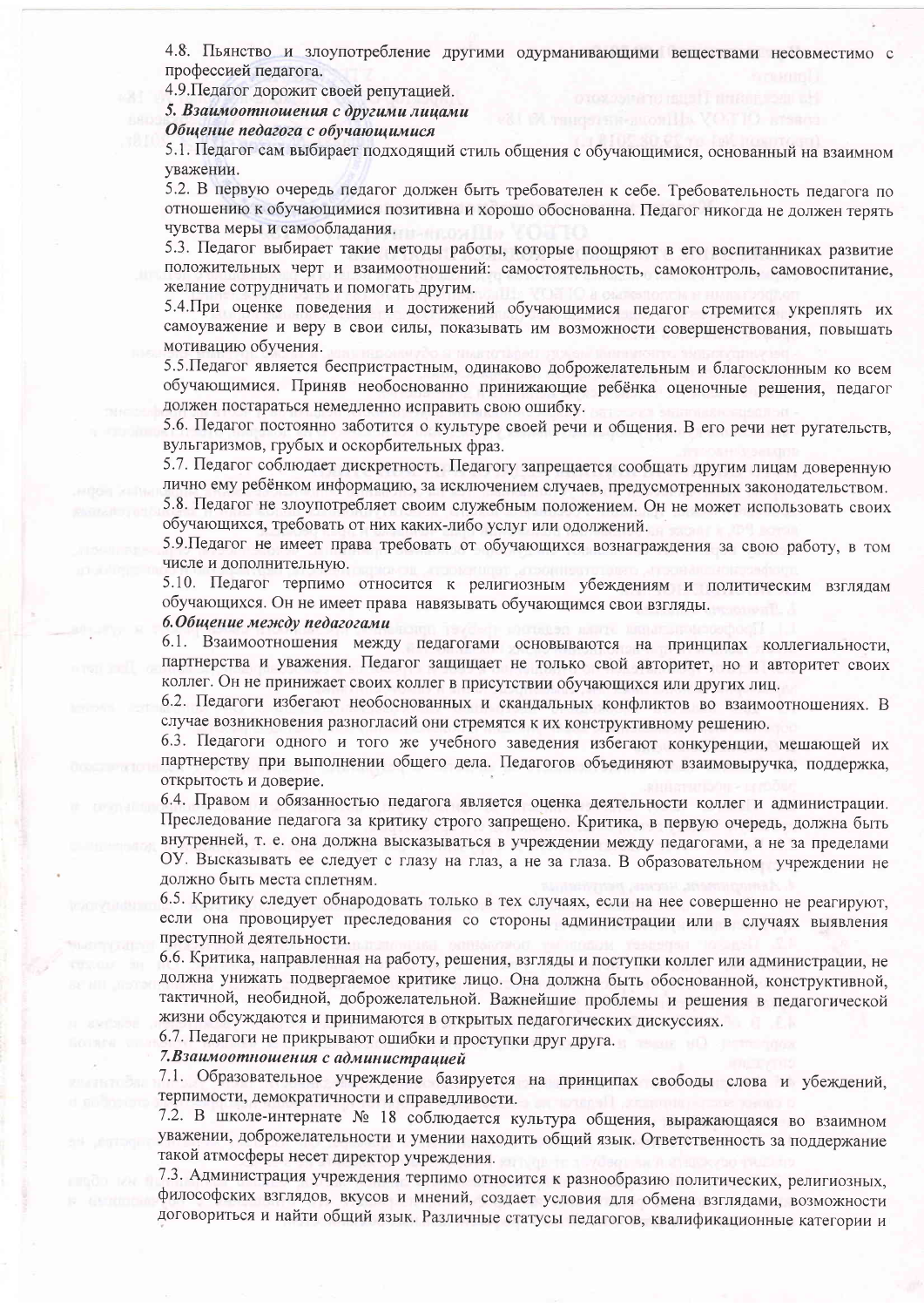обязанности не должны препятствовать равноправному выражению всеми педагогами своего мнения и защите своих убеждений.

7.4. Администрация не может дискриминировать, игнорировать или преследовать педагогов за их убеждения или на основании личных симпатий или антипатий. Отношения администрации с каждым из педагогов основываются на принципе равноправия.

7.5. Администрация не может требовать или собирать информацию о личной жизни педагога, не связанной с выполнением им своих трудовых обязанностей.

7.6. Оценки и решения директора учреждения должны быть беспристрастными и основываться на фактах и реальных заслугах педагогов.

7.7. Педагоги имеют право получать от администрации информацию, имеющую значение для работы их учреждения. Администрация не имеет права скрывать или тенденциозно извращать информацию, могущую повлиять на карьеру педагога и на качество его труда. Важные для педагогического сообщества решения принимаются в учреждении на основе принципов открытости и общего участия.

7.8. Образовательное учреждение дорожит своей репутацией. В случае выявления преступной деятельности педагогов и ответственных сотрудников администрации, а также грубых нарушений профессиональной этики глава учреждения должен принять необходимые и всесторонние меры для решения вопроса в рамках законодательства РФ.

#### 8. Отношения с родителями и опекунами обучающихся

8.1. Педагог консультирует родителей и опекунов по проблемам воспитания детей, помогает смягчить конфликты между родителями и детьми.

8.2. Педагог не разглашает высказанное детьми мнение о своих родителях или опекунах или мнение родителей или опекунов - о детях. Передавать такое мнение другой стороне можно лишь с согласия лица, довершившего педагогу упомянутое мнение.

8.3. Педагоги должны уважительно и доброжелательно общаться с родителями учеников. Они не побуждают родительские комитеты, чтобы они по каким-либо поводам организовывали для педагогов угощения, поздравления и тому подобное.

8.4. Отношения педагогов с родителями не должны оказывать влияния на оценку личности и достижений детей.

8.5. На отношения педагогов с обучающимися и на оценку их деятельности не должна влиять поддержка, оказываемая их родителями или опекунами образовательному учреждению.

#### 9. Взаимоотношения с обществом

9.1. Педагог является не только учителем, тренером и воспитателем детей, но и общественным просветителем, хранителем культурных ценностей, порядочными образованным человеком.

9.2. Педагог старается внести свой вклад в согласие общества. Не только в частной, но и в общественной жизни педагог избегает распрей, конфликтов, ссор. Он более других готов предвидеть и решать проблемы, разногласия, знает способы их решения.

9.3. Педагог хорошо понимает и исполняет свой гражданский долг и социальную роль. Он избегает подчеркнутой исключительности, однако также не склонен и к тому, чтобы приспособленчески опуститься до какого-либо окружения и слиться с ним.

#### 10. Академическая свобода и свобода слова

10. 1. Педагог имеет право пользоваться различными источниками информации.

10.2. При отборе и передаче информации обучающимся педагог соблюдает принципы объективности, пригодности и пристойности. Тенденциозное извращение информации или изменение ее авторства недопустимо.

10.3. Педагог может по своему усмотрению выбрать вид воспитательной деятельности и создавать новые методы воспитания, если они с профессиональной точки зрения пригодны, ответственны и пристойны.

10.4. Педагог имеет право открыто (в письменной или в устной форме) высказывать свое мнение о учрежденческой, региональной или государственной политике просвещения, а также о действиях участников образовательного процесса, однако его утверждения не могут быть тенденциозно неточными, злонамеренными и оскорбительными.

10.5. Педагог не обнародует конфиденциальную служебную информацию, предназначенную для внутренних нужд учреждения.

#### 11. Использование информационных ресурсов

11.1 Педагоги и административные работники должны бережно и обоснованно расходовать материальные и другие ресурсы. Они не должны использовать имущество учреждения (помещения, мебель, телефон, телефакс, компьютер, копировальную технику, другое оборудование, почтовые услуги, транспортные средства, инструменты и материалы), а также свое рабочее время для личных нужд. Случаи, в которых педагогам разрешается пользоваться вещами